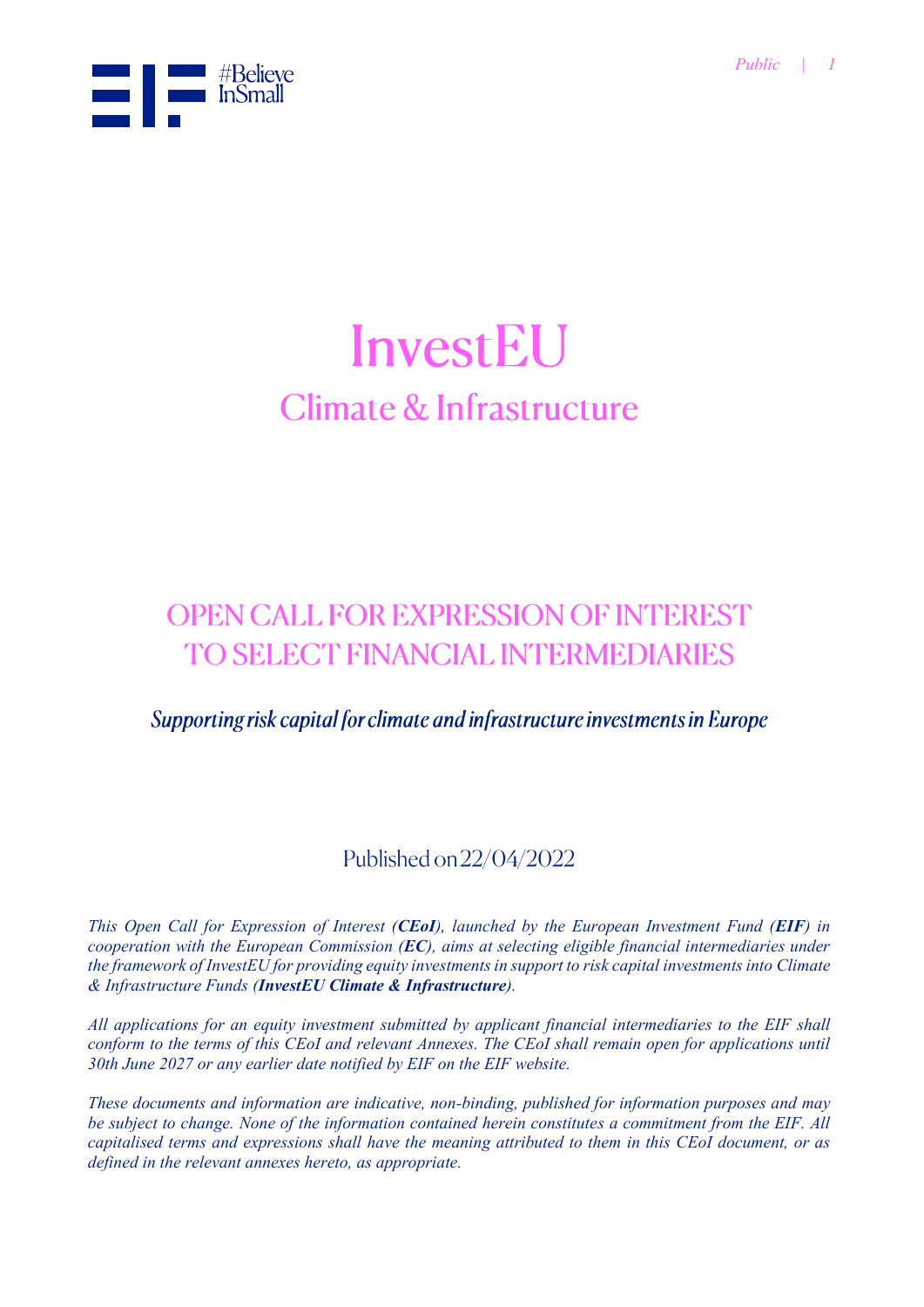## 1 InvestEU Climate & Infrastructure

### What is the InvestEU Climate  $\mathfrak S$  Infrastructure product about and who is it for?

On 24 March 2021, Regulation (EU) No 2021/523 of the European Parliament and of the Council establishing the InvestEU Programme<sup>1</sup> was adopted.

Pursuant to the legal agreement between the European Union (EU), the European Investment Bank (EIB) and the EIF dated 7 March 2022 (InvestEU Agreement), the EIF has been entrusted by the EU to implement part of the [InvestEU Programme](https://europa.eu/investeu/home_en) through various financial products, including equity products to improve access to finance for EU companies.

Under InvestEU Climate & Infrastructure product, the EIF will provide equity investments to, or alongside, climate  $\&$  infrastructure funds<sup>2</sup> investing in one or more of the thematic strategies (see section 2).

Investments supported by InvestEU Climate & Infrastructure aim to:

- a. Address market gaps and suboptimal investment situations in areas of EU policy priorities, **ensure availability of capital**, more **diversified** and **balanced infrastructure fund equity** markets;
- b. Increase the **gender balance**, intensify financing in **less developed EU regions**, commit strongly towards **climate action and environmental sustainability**.

Under InvestEU Climate & Infrastructure, the EIF will make investments into or alongside financial intermediaries, broadly on the terms set out in the relevant **Annex II to the CEoI**.

### 2 Investment strategies supported

### How does InvestEU support Climate & Infrastructure?

Under InvestEU Climate & Infrastructure, the EIF will make investments that aim to make a relevant contribution to the EU Green Deal by investing through funds in greenfield/brownfield backbone infrastructure and industrial ecosystems in energy, transport, environment, digital connectivity, space and social infrastructure.

The Climate & Infrastructure product shall support intermediated interventions through equity investments namely in funds (including funds-of-funds), special purpose vehicles, in any form (including managed accounts and other types of contractual arrangements).

The scope of InvestEU Climate & Infrastructure product is determined by specific sectors of activity, defined as **Target Areas** and comprised under six **Thematic Strategies** as further presented below. A financial intermediary applying to InvestEU Climate & Infrastructure will therefore be expected to address in their investment strategy one or more of the following **Thematic Strategies**:

**1. Clean Energy Transition – Climate** investments that foster the development of solutions in the following areas, including but not limited to: renewable energy generation, transmission, distribution and storage; storage and hybrid renewables; renewable infrastructure exposed to demand and price risk; energy efficiency; cross-border energy infrastructure / Projects of Common Interest (PCI); projects that support the decarbonisation of and substantial reduction of emissions of energy-intensive industries.

*1* [InvestEU | InvestEU \(europa.eu\)](https://europa.eu/investeu/home_en)

*<sup>2</sup> including funds-of-funds, special purpose vehicles, (co)-investment funds or (co)-investment schemes, funds managed or advised by the EIF, in any form (including managed accounts and other types of contractual arrangements).* Public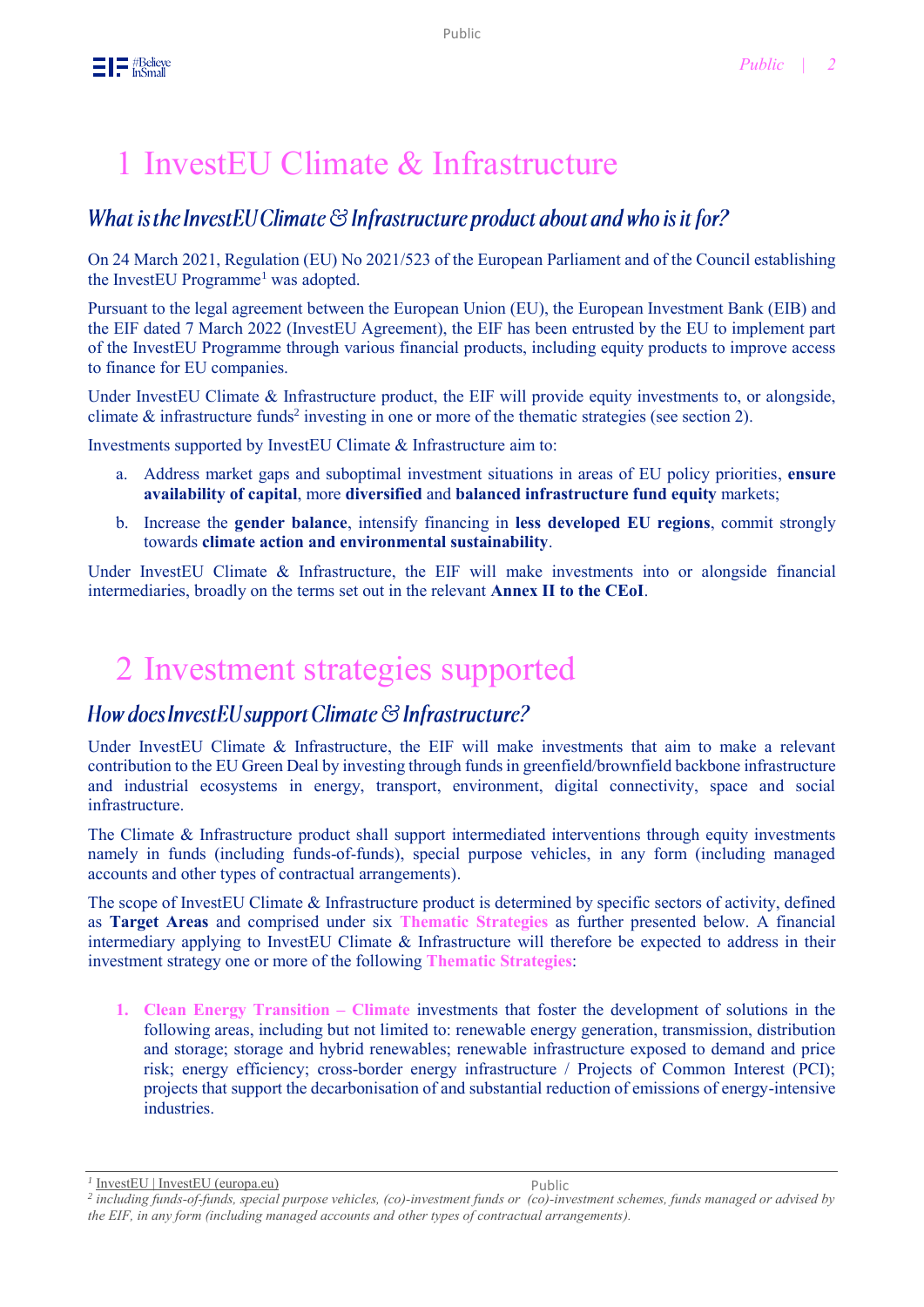

- **2. Sustainable Transport** investments that foster the development of solutions in the following areas, including but not limited to: general transport infrastructure; cleaner, safe and smart mobility; the development of the trans-European transport network (TEN-T).
- **3. Environment and resources** investments that foster the development of solutions in the following areas, including but not limited to: natural capital and circular economy infrastructure; bioeconomy.
- **4. Digital Connectivity & Data Infrastructure** investments that foster the development of solutions in the digital economy and data infrastructure.
- **5. Social Infrastructure** investments that foster the development of solutions in the following areas, including but not limited to health and care, social services, educational and training infrastructure, affordable social housing, enabling services.
- **6. Space Infrastructure** investments that foster the development of solutions in the following areas: the development, upgrade and greening of new and existing space and ground infrastructure including, but not limited to, manufacturing, assembly, testing, operation, maintenance and launch facilities (e.g. green materials and propellants, re-usable components, green propulsion systems, etc.) and solutions for spacecraft de-orbiting and de-commissioning.

Under each of these Thematic Strategies a number of verticals have been identified as **Target Areas**. **Prospective financial intermediaries applying under this CEoI will be required to address in their investment strategies one or more of the following Target Areas**. These Target Areas are defined in detail in the Annex II to this CEoI.



In addition to the applicant's focus on the Target Areas, the applicants are requested to consider the following other policy priorities ("**Horizontal Priorities"**) in the context of their application, as relevant in the context of their investment strategies and set-up:

- the willingness and ability of the prospective financial intermediary to adhere to **Gender Criteria** which support the Commission's Gender Smart Initiative,
- the extent to which the prospective financial intermediary investment strategy covers Member States classified according to the *European Innovation Scoreboard 2021* as **Modest and emerging innovator countries** *<sup>3</sup> ,*

in each case as further described in the Annex II to this CEoI.

*3* https://ec.europa.eu/docsroom/documents/46013/attachments/1/translations/em/neticlitions/native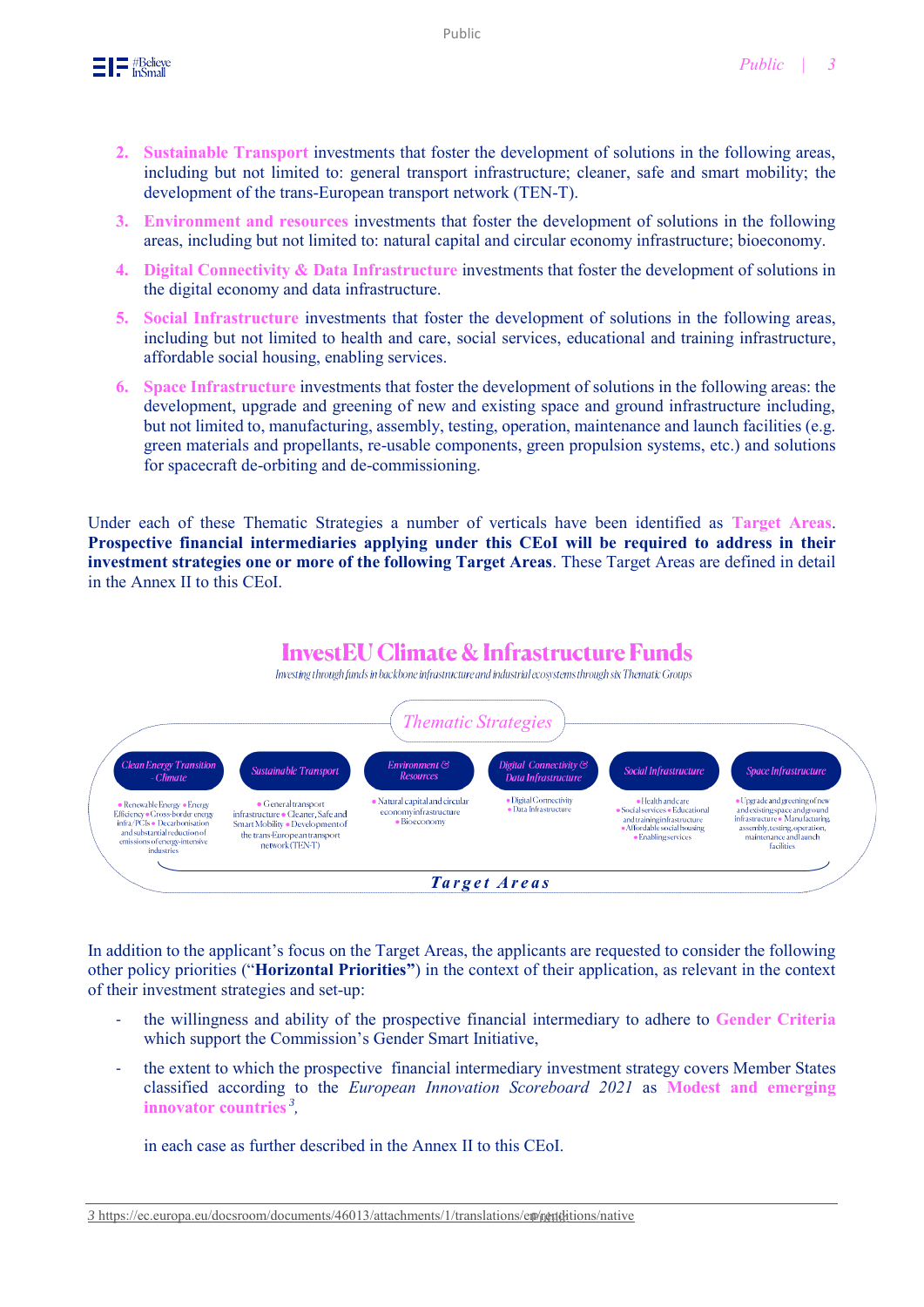The degree to which the financial intermediary's strategy contributes to one or more of the Horizontal Priorities and addresses the Target Areas , set out above where relevant, will determine the policy fit of the applicant, as further set out in section 9 of this CEoI.

## 3 The form of InvestEU Climate & Infrastructure investment

### How does the InvestEU Climate  $\otimes$  Infrastructure Product invest in financial intermediaries?

The EIF will implement InvestEU Climate & Infrastructure according to an intermediated model, entailing investments in or alongside selected financial intermediaries investing directly into a fund **always ranking**  *pari-passu* (like-risk-like-reward) with other investors investing in the same risk class*,* as further detailed in the Annex II.

## 4 Eligible financial intermediaries

### Who is the InvestEU Climate and Infrastructure product for?

This CEoI is addressed and restricted to interested parties, including but not limited to, investment funds, fundof-funds, in any form (including managed accounts and other types of contractual arrangements), special purpose vehicles, in any form, established or to be established, and that may only invest in funds seeking equity-level returns by deploying capital through equity and quasi-equity instruments (including subordinated debt and mezzanine instruments) excluding entities targeting buy-out (or replacement capital) intended for asset stripping. Such parties may qualify to become financial intermediaries as further specified in the Annex II to the CEoI.

Financial intermediaries benefiting from InvestEU Climate & Infrastructure product may be:

In order to be considered for the InvestEU Climate and Infrastructure selection, all financial intermediaries, including the managers thereof, shall:

- a) represent that **they are not in any of the Exclusion Situations**, as further described in the relevant Annexes;
- b) **comply with relevant international and EU standards and legislation**, as applicable, on the prevention of money laundering, the fight against terrorism, tax fraud, tax evasion and artificial arrangements aiming at tax avoidance and shall not perform any illegal activities, and
- c) **not be established in a Non-Compliant Jurisdiction**, unless the operation is physically implemented in the relevant Non-Compliant Jurisdiction and does not present any indication that it supports actions that contribute to Targeted Activities under the EIB Group NCJ Policy<sup>4</sup>;
- d) not be subject to Restrictive Measures as defined in the relevant Annexes.

<sup>&</sup>lt;sup>4</sup> Targeted Activities under the EIB Group NCJ Policy, which means (i) criminal assiliaties such as money laundering, financing of terrorism, tax crimes (i.e. tax fraud and tax evasion) and (ii) tax avoidance practices (i.e. wholly artificial arrangements aimed at tax avoidance).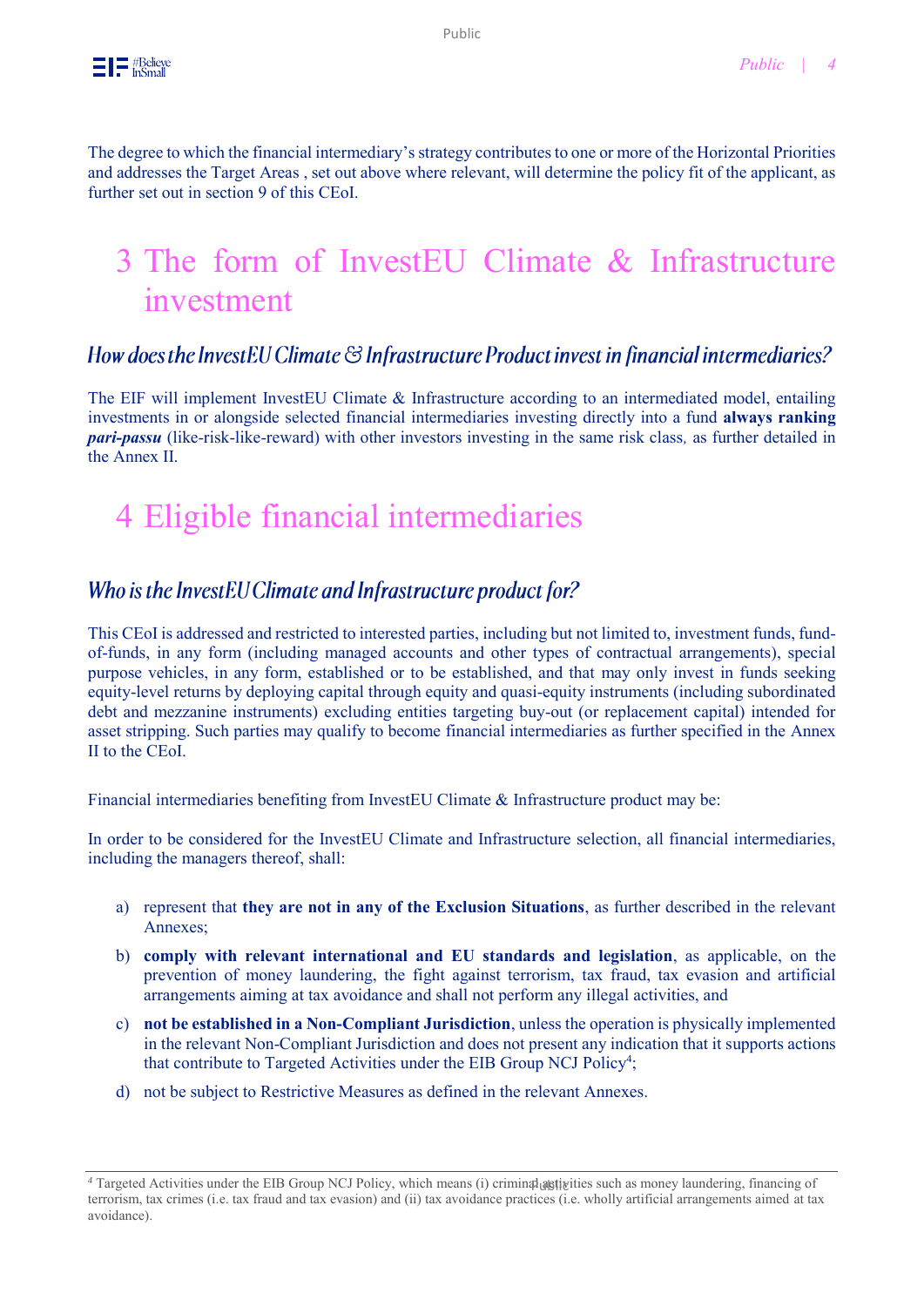## 5 Compliance and integrity principles

### Policies and guidelines to consider when submitting an application for InvestEU Climate and **Infrastructure**

The EIB Group Anti-Fraud Policy*<sup>5</sup>* , the EIB Group Policy towards Weakly Regulated, Non-transparent and Non-cooperative Jurisdictions and Tax Good Governance*<sup>6</sup>* (EIB Group NCJ Policy), the EIB Group Anti-Money Laundering and Combating Financing of Terrorism Policy*<sup>7</sup>* (EIB Group AML-CFT Policy), the EIF Transparency Policy<sup>8</sup>, the Guidelines on EIF Restricted Sectors<sup>9</sup>, the EIF Environmental, Social and Corporate Governance (ESG) Principles*<sup>10</sup>* and the EIB Group Whistleblowing Policy*<sup>11</sup>*, shall apply to the investments made in the context of InvestEU.

The EIB Group is committed to continue maintaining a stringent policy against tax fraud, tax evasion, tax avoidance as well as money laundering and terrorism financing.

All EIF Operations are assessed in line with the standards of the due diligence process promoted by the EIB Group AML-CFT Policy and the EIB Group NCJ Policy. Operations with NCJ links are subject to enhanced due diligence to determine whether:

- (i) the levels of transparency and integrity of the relevant operation are satisfactory to the EIB Group (in particular the contracting counterparty/ies and their beneficial owners must be clearly identified),
- (ii) the contracting counterparty/ies can provide plausible justifications for the NCJ location link or
- (iii) there is a risk that the operation is (or may be) misused for Targeted Activities under the EIB Group NCJ Policy<sup>12</sup>.

The enhanced due diligence may consider, on a risk-sensitive basis and as applicable, relevant elements of the Anti-Tax Avoidance Toolbox in Appendix 1 to the EIB Group NCJ Policy.

All applicants are therefore hereby notified that in the course of the EIF tax integrity due diligence process, information on contracting counterparty's full ownership diagram, including all direct/indirect 10% (or more) Ultimate Beneficial Owners (or deemed controlling), may be requested and that additional questions may arise as part of this process.

For more information, please refer to the FAQ on the EIB Group NCJ Policy<sup>13</sup>.

*12 Ibid footnote 5*

<sup>5</sup> <https://www.eib.org/en/publications/anti-fraud-policy>

Public

<sup>6</sup> <https://www.eib.org/en/publications/eib-policy-towards-weakly-regulated-non-transparent-and-uncooperative-jurisdictions>

<sup>7</sup> <https://www.eib.org/en/publications/eib-group-anti-money-laundering-and-combatting-the-financing-of-terrorism-policy>

*<sup>8</sup> https://www.eif.org/news\_centre/publications/EIF\_Transparency\_policy* 

*<sup>9</sup> [https://www.eif.org/attachments/publications/about/2010\\_Guidelines\\_on\\_restricted\\_sectors.pdf](https://www.eif.org/attachments/publications/about/2010_Guidelines_on_restricted_sectors.pdf)*

*<sup>10</sup> https://www.eif.org/news\_centre/publications/esg-principles.htm* 

*<sup>11</sup> <https://www.eib.org/en/publications/eib-group-whistleblowing-policy>*

*<sup>13</sup> <https://www.eib.org/en/about/compliance/tax-good-governance/faq>*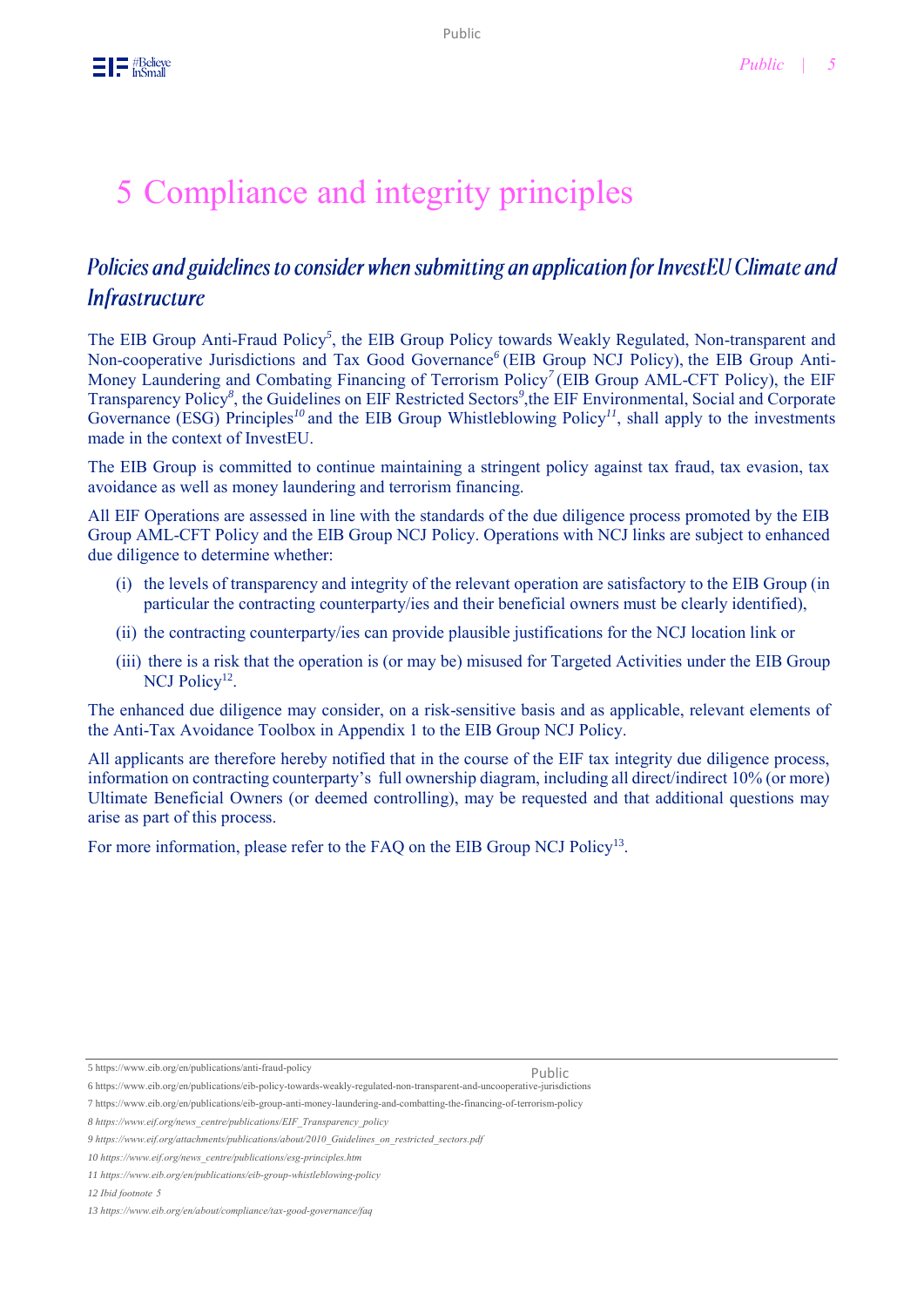$\blacksquare$   $\blacksquare$  #Believe

## 6 Application process

### What and how to submit your expression of interest for an Invest EU Climate  $\Im$ Infrastructure Investment?

Interested applicants shall submit **before 30 June 2027** a formal Expression of Interest via the EIF InvestEU Climate and Infrastructure webpage<sup>14</sup>. The deadline applies to the reception of the application by the EIF. For the avoidance of doubt, the EIF does not accept paper applications.

The Expression of Interest shall be submitted to the EIF in the form of Annex I to the CEoI published on the call documentation. The selection of financial intermediaries will be made by the EIF based on its internal procedures for investments into or alongside funds, and also according to certain selection criteria described in *Section 9 Assessment Criteria.*

An acknowledgement of receipt shall be sent to the applicant by the EIF, which shall confirm that the Expression of Interest was received. Such acknowledgement of receipt shall not be construed as a declaration of completeness of the Expression of Interest and the documents submitted therewith, nor any kind of assessment or acceptance of the same.

The expressions of interest submitted via EIF InvestEU Climate and Infrastructure webpage shall:

- 1. Contain the **Annex I Expression of Interest** duly dated and signed;
- 2. Include the **minimum information required** and any additional documentation (e.g. private placement memorandum, slide deck) – as described further below*;*
- 3. Be prepared in English.

To the extent not already held by the EIF investment teams prior to submission of Annex I, the applicant financial intermediary shall make available to the EIF the relevant documents <sup>15</sup> covering the points listed below, which are considered the **minimum information required** for the selection process:

- Management team
- Composition of the investment committee of the fund/Senior investment team
- Investment strategy
- Track record
- Target market
- Deal flow
- Target sectors (incl. Targeted Areas and Horizontal Priorities)
- Geographical scope
- Fund size
- Legal/governance structure
- Proposed terms
- Expected returns
- Other investor(s)
- Timing of fund raising
- **Exit Strategy**

The EIF reserves the right at any time to request clarifications or the submission of additional or supplementary information in respect of an application, verify with any applicant or with a third party any information set out in any submission.

*<sup>14</sup>* www.eif.org/investeu  $<sup>15</sup>$  Information may be covered by a PPM (private placement memorandum, slide deck, etc).</sup>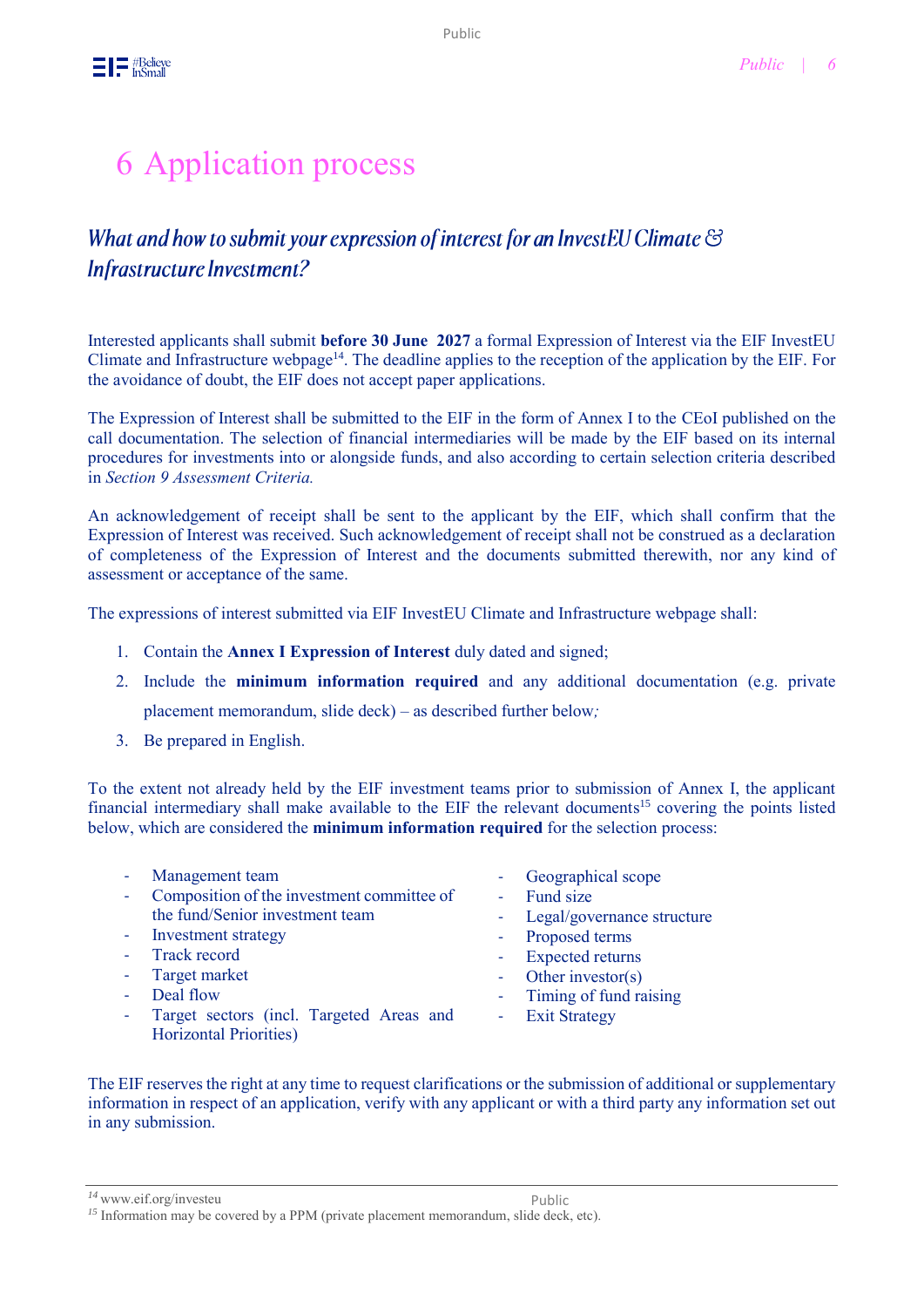The EIF shall analyse and may provide answer in a form of direct response to the applicants and/or by publishing the resulting answers in the form of **Frequently Asked Questions ("FAQ")** in the InvestEU Climate and Infrastructure webpage. The EIF reserves the right to update the FAQ document from time to time as and when it regards appropriate.

The EIF reserves the right, at any time to:

- make changes to the CEoI, the selection process or associated terms, dates and deadlines;
- replace the CEoI with another call for expression of interest;
- cancel the CEoI in its entirety.

The applicants may withdraw their expression of interest at any stage of the selection process and may send questions regarding the CEoI to the address provided in the **Acknowledgement of Receipt email ("AoR")**  received upon submission of the application.

## 7 Applications where investment is also requested from Other Implementing Partners

The EIB Group (comprised of the EIB and EIF) – being the main InvestEU implementing partner - will manage 75% of the EU budgetary guarantee under the InvestEU Programme and the same share of the advisory budget under the InvestEU Advisory Hub.

In addition to the EIB and EIF, other international financial institutions active in Europe and national promotional banks and institutions are also implementing InvestEU (25% in total) to support investment schemes and projects in dedicated regions/countries (such entities "Other Implementing Partners"). The list of Other Implementing Partners can be consulted at the following *[link](https://europa.eu/investeu/investeu-fund/investeu-implementing-partners_en)*<sup>16</sup>.

When applying under this CEOI, the prospective financial intermediaries shall indicate in their Expression of Interest (Annex I to the CEoI) whether they have solicited or intend to solicit investments by one or more Other Implementing partners. Those Other Implementing Partners could co-invest in some of the InvestEU supported intermediated equity operations alongside EIF subject to conditions relative to the features of the InvestEU programme.

Prospective financial intermediaries that intend to seek Invest EU support from Other Implementing Partners must contact them directly and inform such Other Implementing Partners about their application to EIF.

Under this CEoI EIF does not make any assessment on behalf of Other Implementing Partners. The documentation that is submitted by prospective financial intermediaries under this CEoI is assessed by EIF solely in the context of EIF's potential investment and is not transferred to Other Implementing Partners.

## 8 Selection process

### What are the steps and considerations of the EIF selection process?

The applicant financial intermediaries will be selected with due consideration to the general principles of transparency, equal treatment and non-discrimination, while avoiding conflict of interests in compliance with EIF's policies, rules, procedures and statutes, and in conformity with best business and market practices.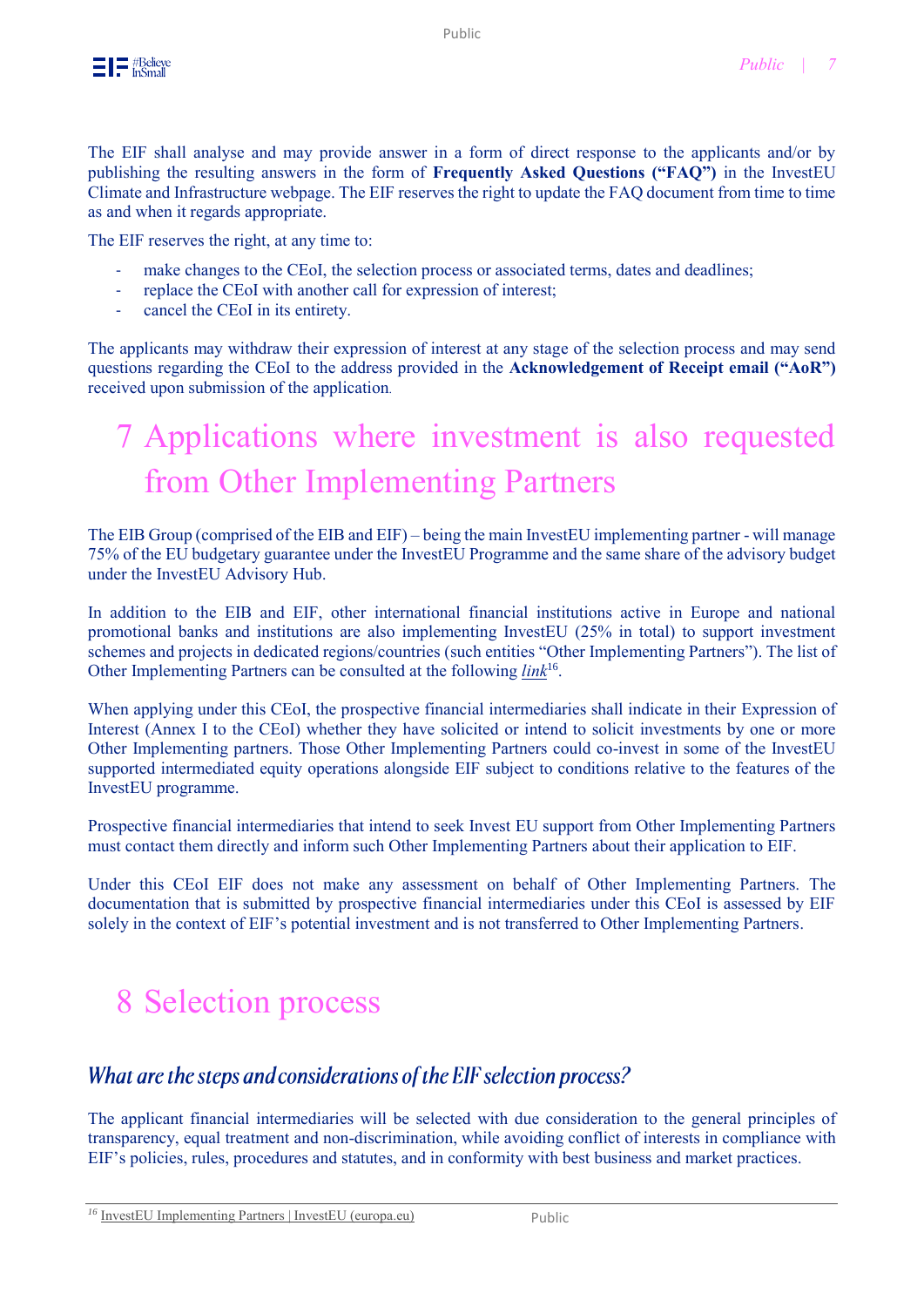

The EIF shall assess applications on a continuous basis over the implementation period and on a first-come first-serve basis, using professional analysis and judgment, taking into account the terms set out in the relevant Term Sheet of the CEoI, and following the general steps below:

- 1. Screening (pre-selection)
- 2. Due diligence, subject to section 10 below
- 3. Assessment and approval in accordance with InvestEU governance, the EIF's internal assessment and decision making rules, and
- 4. Legal negotiations, and
- 5. Signature

The selection process includes an **EIF commercial assessment** (as set out in Section 9.2), and of the **policy fit** of the applicant (as set out in Section 9.1) of this CEoI.

Any personal data provided by the applicants shall be processed by the EIF in compliance with its Data Protection Statement (EIF statement on the processing operations of applicants and Investment Funds' personal data, as published on the EIF's website) and Regulation (EU) 2018/1725 on the protection of natural persons with regard to the processing of personal data by the Union institutions, bodies, offices and agencies and on the free movement of such data, as amended from time to time. For further information visit *[Data](http://www.eif.org/attachments/eif_data_protection_statement_financial_intermediaries_due_diligence_en.pdf)*  **[Protection Statement](http://www.eif.org/attachments/eif_data_protection_statement_financial_intermediaries_due_diligence_en.pdf)<sup>17</sup></u>.** 

In any phase of the selection process, the EIF reserves full discretion over the selection process and no applicant may have any claim or other right or may expect to be ultimately selected. The start of a due diligence process or the negotiation of terms and conditions does not entail any obligation for the EIF to enter into an agreement with the relevant applicant. The selection of an applicant will depend, inter alia, on the budget available for the InvestEU Climate and Infrastructure Product and other considerations made by the EIF such as, without limitation, outcome of the due diligence and result of negotiations with the applicant.

## 9 Assessment criteria

### Policy and commercial assessment criteria applicable to InvestEU Climate and Infrastructure applications

When submitting the proposal in response to the InvestEU Climate & Infrastructure CEoI, applicants are asked to provide an outline of their investment proposal. Financial intermediaries' applications will be assessed on the basis of a *policy fit assessment and a commercial assessment*. The sections 9.1 and 9.2 below list the criteria that will be taken into consideration during the evaluation of the application by the EIF.

The *commercial assessment* and the *policy fit assessment* criteria set out in this section 9 are assessed at the discretion of EIF, which means that the pre-selection process does not give specific weight to any one of these criteria.

Based on the *policy fit assessment* EIF may assess an application as "High", "Medium" or "Low". Applications assessed as "Low" are not to be considered further under this CEoI. In such case, the investment proposal may be supported by EIF under other available mandates or investment framework, at EIF's discretion, as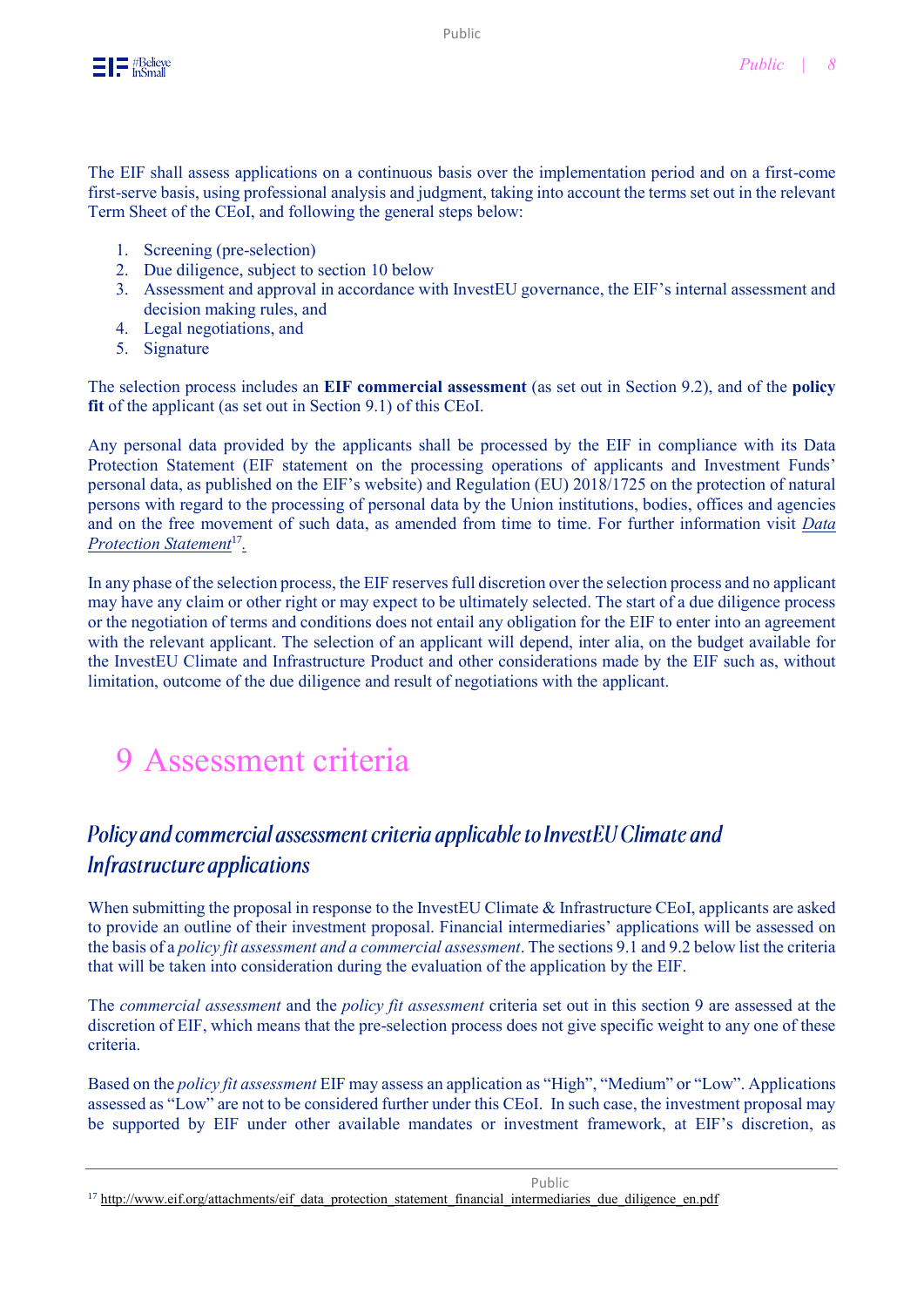communicated by the EIF to an applicant or it may be rejected. Applications assessed at least "Medium" will be considered for selection subject to the outcome of the commercial assessment.

Based on *a commercial assessment,* at any stage of the selection process, the EIF will determine whether the investment proposal is investable or not by the EIF. In case the application is assessed as non-investable, the application is rejected and is not further considered by the EIF.

In any phase of the selection process until and prior to entering into a fund agreement with an applicant, the EIF reserves full discretion as to whether to consider or not consider an applicant, and no applicant shall have any claim or other right or may expect to be ultimately selected as a Financial Intermediary. Any negotiation of terms and conditions of the fund agreement by no means entails any obligation for the EIF to enter into such fund agreement with the relevant Applicant.

At any stage of process, the EIF may communicate, via e-mail, to the relevant applicants whether their Expression of Interest has been taken forward, put on a reserve list or rejected.

Those applicants, whose Expression of Interest is rejected at any stage of the selection process, shall have the right to submit a written complaint by e-mail to complaints  $(\partial e^{\phi} \cdot \partial \phi)$ , within thirty (30) days of receipt of the rejection notice. Any complaints will be dealt within the framework of and in accordance with the EIB Group Complaints Mechanism Policy<sup>18</sup>.

#### *9.1 Policy fit*

*The EIF will take into consideration the following points when examining the policy fit of the proposal:*

- a) The extent to which proposed investment strategy covers final recipients **established and operating in an EU Member States or in an OCT<sup>19</sup> ,**
- b) The extent to which proposed investment strategy covers **Primary Investments and Eligible Secondary Investments,**
- c) The relevance of the proposed investment strategy and the extent of coverage of one or more of **Target Areas** as described in this CEoI by the proposed investment strategy,
- d) The additional relevance and the extent to which the application addresses one or more of the **Horizontal Priorities**,
- e) The extent to which the investment proposal addresses **unmet or underserved needs in the targeted markets or uses alternative investment mechanisms or channels** addressing such market needs, including but not limited to by exploiting **partnerships and systemic collaboration** in the Target Areas covered by the proposed investment strategy,
- f) The extent of participation of **other investors** in the fund or alongside the fund, in particular of Benchmark Investors, as defined in the termsheet.

#### *9.2 Commercial assessment*

The EIF's commercial assessment of the application may consider, inter alia, the following criteria:

#### **Management Team**

a) Relevant experience;

*<sup>18</sup>* [EIB Group Complaints Mechanism Policy](https://www.eib.org/en/publications/complaints-mechanism-policy)

<sup>&</sup>lt;sup>19</sup> means an overseas country or territory linked to a Member State as set out in Annex II to the Treaty on the Functioning of the European Union[. Overseas Countries and Territories | International Partnerships \(europa.eu\).](https://ec.europa.eu/international-partnerships/where-we-work/overseas-countries-and-territories_en) Public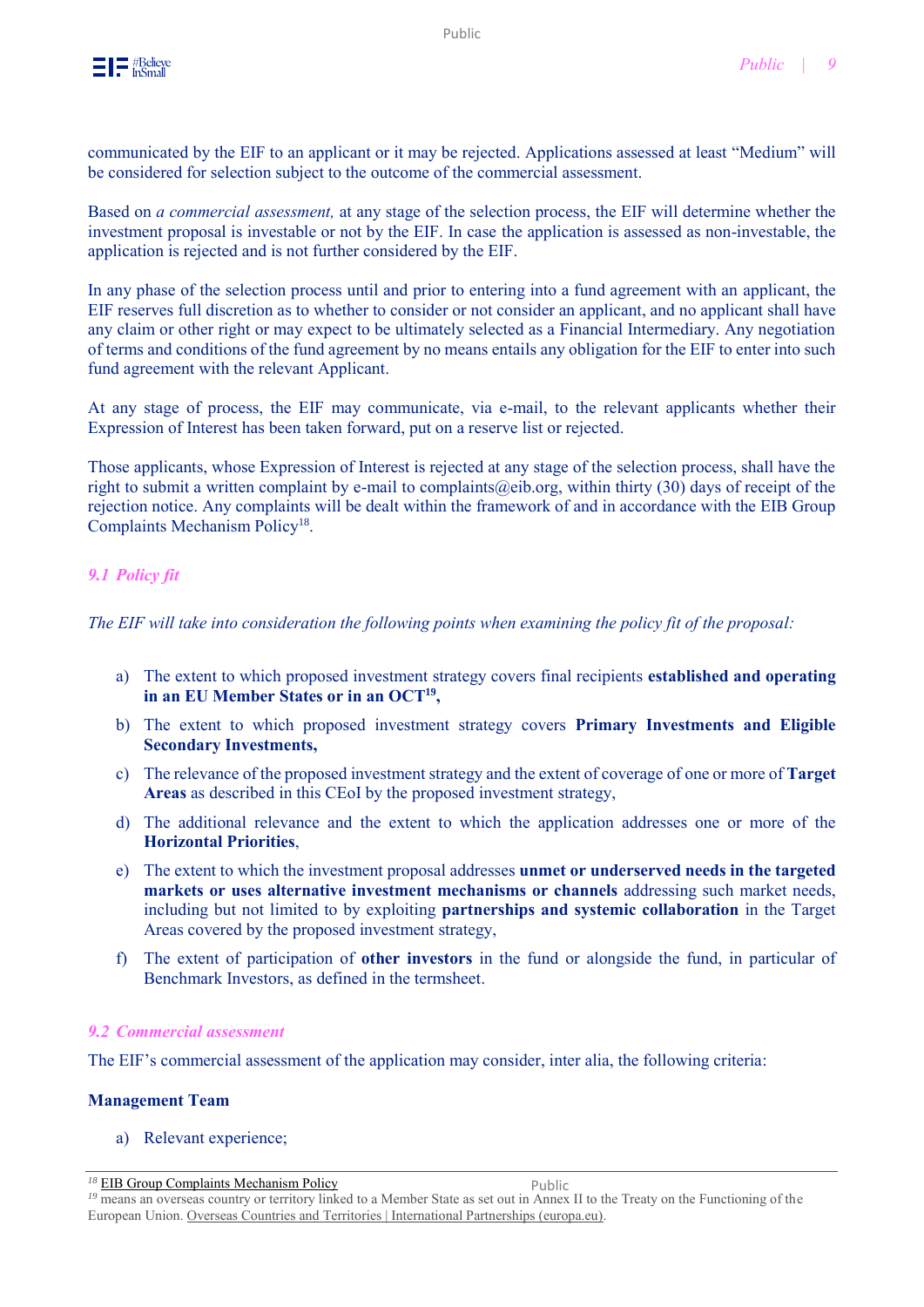

- b) Composition of the team, track record, balance of skills and stability;
- c) Composition of the investment committee of the fund;
- d) Ability to provide relevant added value;
- e) Ability to provide adequate commitment for the life of the fund;
- f) Decision making and governance;
- g) Screening of management team members in accordance with standard market practice and with specific attention to issue related to corrupt, fraudulent, coercive or collusive practices or criminal convictions concerning their professional conduct;
- h) Disclosure of fund manager's key people and ultimate beneficial owners and their respective tax domiciles as per the European AML regulation and the EIB Group AML-CFT Framework and Policy towards weakly regulated, non-transparent and non-cooperative jurisdictions and tax good governance;
- i) Details of the planned carried interest split among the team members of the fund;
- j) Details of the history of the applicant and its previous/existing business activities, particularly describing any activity having potential of conflicts of interest in relation to the fund;
- k) Description of appropriate measures to avoid conflicts of interests and align the interests of the fund, its managers and its investors, such measures to be in line with market practices;
- l) Description of potential conflicts of interest between fund manager and any entity to which the fund manager has outsourced or will outsource any services (including, for the avoidance of doubt, evaluation of investments).

#### **Market**

- a) Targeted market segment(s) and market needs;
- b) Feasibility of origination, and strategy given track record;
- c) Competitors in targeted market segment(s), including other sources of financing;
- d) Differentiation vis-à-vis competitors and unique selling proposition (USP).

#### **Deal Flow**

- a) Track record of access to deals;
- b) Volume of deal flow;
- c) Quality of deals and relevance of deal flow to strategy;
- d) Sources of deal flow;
- e) Credibility of plans to develop deal flow.

#### **Investment Strategy**

- a) Fund stage, sector and geographical focus;
- b) Number of targeted investments and portfolio / capital allocation model;
- c) Appropriateness of the investment strategy to the market, including the average holding period;
- d) Risk management methodology;
- e) Identification of suitable and achievable exit routes for targeted investments.

#### **Fund size**

- a) Fund size (minimum, target and maximum);
- b) Balance between fund size, strategy and expected deal flow;
- c) Adequacy of provision for follow on investments.

#### **Proposed terms**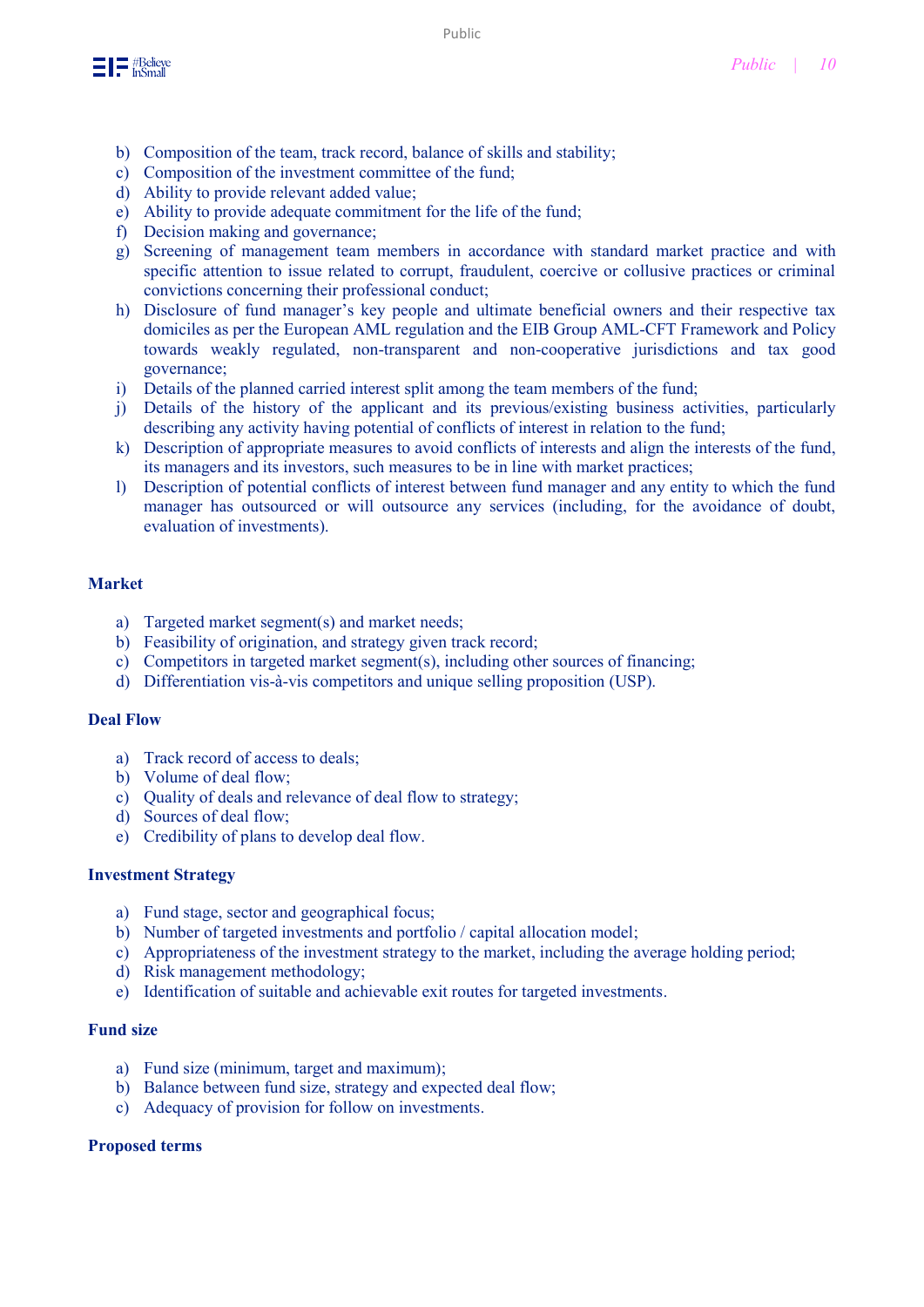

- a) Main economic terms, including all management or similar fees, establishment costs, hurdle rate/preferred return, carried interest, catch-up, policy on any monitoring, transaction and similar fees and respective offset with the management fee;
- b) Operational budget of the fund;
- c) Indicative investment from the fund management company and/or the management team into the fund;
- d) Indicative capital commitments from other investors at the level of the fund;
- e) Legal and tax structure

#### **Expected returns<sup>20</sup>**

a) Evidence that the fund is to be run on a commercial basis and that it can be expected to be financially viable.

#### **Investor base**

- a) Pari-passu ranking (i.e. like risk, like reward) or asymmetric ranking (i.e. share class or fund unit of the fund benefitting from certain additional protections that reduce investment risk) of market-oriented investors $21$ ;
- b) Evidence of support from other investors;
- c) Screening and monitoring of co-investors to the extent the information is made available to the EIF and in accordance with standard market practice;
- d) Expected timing of first and final closing.

EIF will also request information, in the form of a questionnaire, on how Environmental, Social, Governance ("ESG") factors form part of the applicant s investment decisions and monitoring of investments in order to verify that applied procedures are proportionate to the fund's sustainability risk profile.

## 10 Pre-Screening and Due diligence

#### *How is the EIF due diligence process conducted?*

The selection of the applicants starts with a pre-screening of the applications received. This is generally based on the material submitted with the expression of interest, as indicated in Section 6.

Pre-selected Applicants will progress to the due diligence process, which will be carried out in accordance with the EIF's internal rules and procedures.

The aim of the pre-screening and due diligence is to assess the applicant in detail taking into account the criteria for policy fit and commercial assessment set out in section 9 above. The due diligence may comprise, *inter alia*, an on-site visit, meeting with the applicant's team members, existing investees, referencing, all of which shall be at the discretion of the EIF and in accordance with its internal procedures.

## 11 Approval process

<sup>&</sup>lt;sup>20</sup> It is being understood that social impact funds are not run with a sole objectipa **of fi**nancial sustainability but also focus on *delivering social impact and achievement of their social mission.*

*<sup>21</sup> Market oriented investors mean investors operating in circumstances corresponding to the market economy investor principles, irrespective of the legal nature and ownership structure of these investors, being so-called normal economic operators in market economies*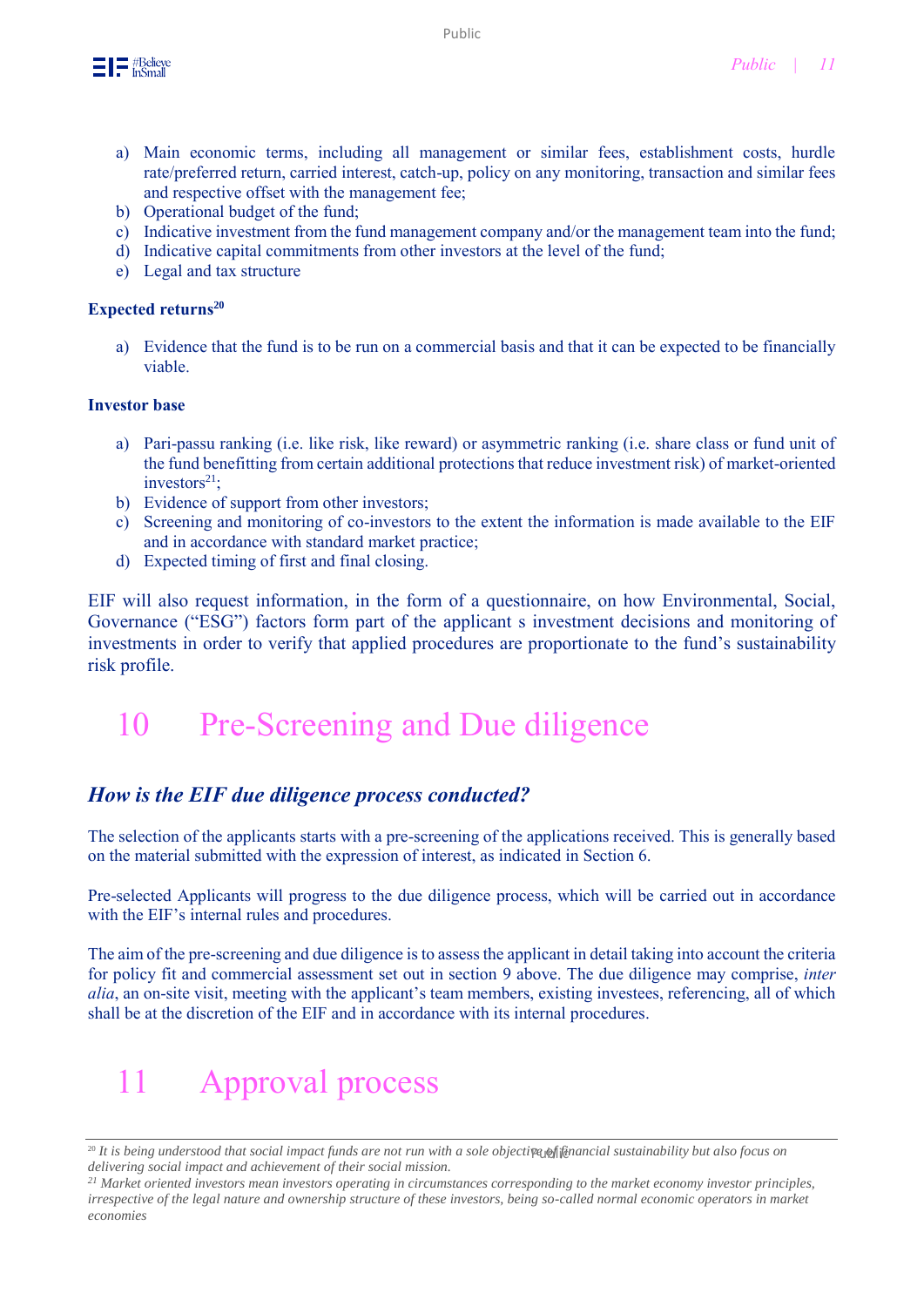### *How is the EIF and InvestEU approval process conducted?*

Following positive outcome of the due diligence (and prior to entering into a Fund Agreement with an applicant), the proposal to be supported under InvestEU shall be submitted by the EIF to its relevant decision making bodies for approval.

EIF has no obligation to enter into a Fund Agreement with a selected applicant. The participation of any institution will depend, inter alia, on the budget available and other considerations made by the EIF such as result of the contractual negotiations with the applicant. Furthermore, EIF can only enter into operations which have received a favourable decision from the European Commission in the context of the policy check process, and have been approved by the InvestEU Investment Committee.

## 12 Negotiation and signature

### *Reaching the signature stage of your application*

Subject to and following positive conclusion of the EIF and InvestEU approval process and the finalisation of the contractual documentation with the Applicant, the appropriate fund agreement(s) shall be signed between the applicant and the EIF.

## 13 Advisory support

### Providing expertise and capacity building to financial intermediaries benefiting from InvestEU Climate & Infrastructure alongside financial support on an opt-in basis

Advisory support may be offered by EIF -in cooperation with EIB Advisory Services- to eligible Financial Intermediaries requiring such support for the specific InvestEU Climate and Infrastructure Thematic Strategies.

The respective Advisory Support activities with terms and conditions of participation, will be made available gradually by  $EIF^{22}$  and be posted on a dedicated  $EIF$  InvestEU webpage.

## 14 Climate Action and Environmental Sustainability goals

### Invest EU Climate  $\mathfrak S$  Infrastructure product contributing towards Climate and Environment

InvestEU Climate & Infrastructure will be a key contributor in reaching the ambitious climate targets set by the EU, notably to the EIB Group targets set in the Climate Bank Roadmap. For that purpose, for the InvestEU support for the Target Areas under Clean Energy Transition – Climate, Sustainable Transport and Environment

<sup>&</sup>lt;sup>22</sup> Subject to the conclusion of the contractual arrangements between EIB and Elfgingespect of IEU Advisory.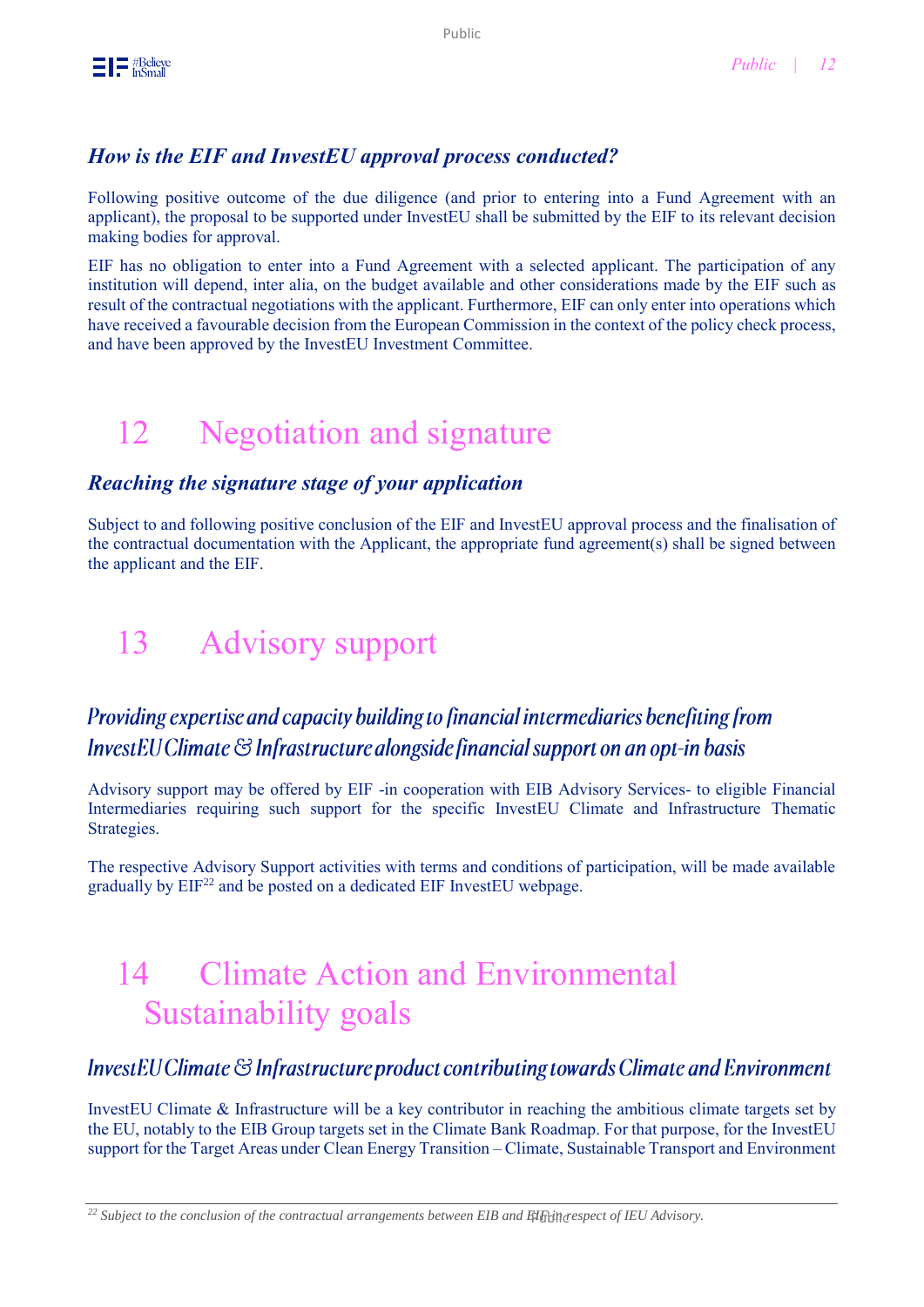& Resources Thematic Strategies<sup>23</sup>, the EIF will implement a climate and environmental tracking framework to account for those investments supported by InvestEU Climate & Infrastructure and contributing to Climate Action and Environmental Sustainability.

Applicants applying to IEU support under the Target Areas of Clean Energy Transition – Climate, Sustainable Transport and Environment & Resources Thematic Strategies are expected to make a contribution to Climate Action and Environmental Sustainability based on the tracking system further specified in Annex II.

## 15 Sustainability Proofing

### Delivering impact and having proof of it

The EIF will perform the Sustainability Proofing assessment of all funds within the SIW, according to the Technical guidance on sustainability proofing for the InvestEU Fund, infrastructure funds.<sup>24</sup> The sustainability proofing results will be summarised in the Environmental and Social Datasheet (ESDS)<sup>25</sup>.

In addition, the Financial Intermediaries selected pursuant to this CoEI will be required to apply the following requirements to all their investments.

"Environmental, Climate and Social Requirements", or "ECS Requirements" are the environmental and social obligations to be undertaken to ensure that all of the Projects comply with i) the EIB Environmental and Social Standards and the InvestEU Sustainability Proofing Guidance requirements, (ii) applicable Do No Significant Harm technical criteria of the EU Taxonomy in force; (iii) the Minimum Social Safeguards; (iv) the list of EIF Excluded Activities, (v) the list of Unsupported Activities, (vi) applicable EU legislation and/or national legislation related to environment, climate and social issues, and (vii) any other requirements established by the E&S Management System.

## 16 Publication of information

### On the EIF and EU Access to Finance websites

The EIF and the EC shall publish on their websites each year a list of financial intermediaries and final recipients supported by the InvestEU Climate and Infrastructure product, which shall include:

- a) For each financial intermediary, the name, address, the financing form; and
- b) a list of final recipients that received an total investment from EIF supported fund exceeding EUR 500, 000 containing for each company its name, the financing form and the location of the Final Recipient (meaning the address when the Final Recipient is a legal person and the region on NUTS 2 level when the Final Recipient is a natural person).

<sup>&</sup>lt;sup>23</sup> Without prejudice of Financial Intermediaries applying to investEU Climate  $\frac{a}{b}$  *Ashfrastructure* support to other Target Areas *proposing to contribute as well to Climate Action and Environmental Sustainability.* 

*<sup>24</sup>* Commission Notice – [Technical guidance on sustainability proofing for the InvestEU Fund \(europa.eu\)](https://eur-lex.europa.eu/legal-content/EN/TXT/PDF/?uri=CELEX:52021XC0713(02))

*<sup>25</sup> Examples available online:* Public register - [find a document \(eib.org\)](https://www.eib.org/en/registers/all/index.htm?q=&sortColumn=publicationDate&sortDir=desc&pageNumber=0&itemPerPage=25&pageable=true&language=EN&defaultLanguage=EN&orYearFrom=true&orYearTo=true&orDocumentLanguages=true&documentTypes=ESDS&orDocumentTypes=true)